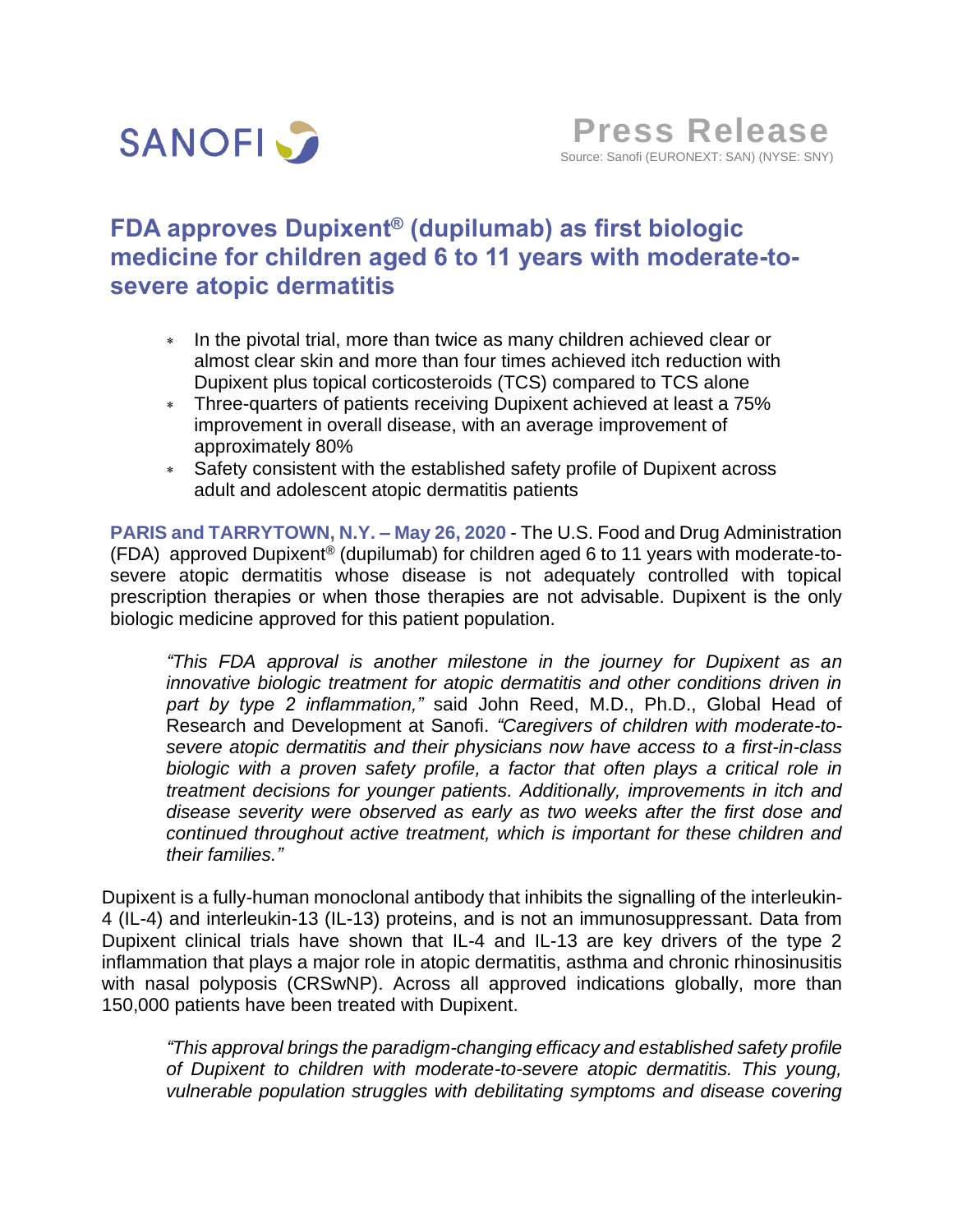*over half of their body, impacting them and their families, who spend countless hours helping them manage their disease,"* said George D. Yancopoulos, M.D., Ph.D., Co-founder, President and Chief Scientific Officer at Regeneron. *"We continue to study Dupixent in even younger children with uncontrolled moderateto-severe atopic dermatitis from 6 months to 5 years old, as well as in children with uncontrolled, persistent asthma. Additionally, we are investigating Dupixent in other diseases driven by type 2 inflammation including eosinophilic esophagitis, food and environmental allergies, chronic obstructive pulmonary disease and other dermatologic diseases."*

#### **Dupixent continues to revolutionize the treatment of moderate-to-severe atopic dermatitis**

The FDA evaluated the Dupixent application under Priority Review, which is reserved for medicines that represent potentially significant improvements in efficacy or safety in treating serious conditions. The FDA previously granted Breakthrough Therapy designation to Dupixent for the treatment of severe atopic dermatitis in children 6 months to 11 years of age not well controlled on topical prescription medications. The Breakthrough Therapy designation was created to expedite the development and review of drugs developed for serious or life-threatening conditions.

Atopic dermatitis, the most common form of eczema, is a chronic inflammatory disease that often appears as a rash on the skin. Moderate-to-severe atopic dermatitis is characterized by rashes that can potentially cover much of the body and can include intense, persistent itching, skin lesions and skin dryness, cracking, redness or darkness, crusting and oozing. Itch is one of the most burdensome symptoms for patients and can be debilitating.

Dupixent comes in two doses, prescribed based on weight (300 mg every four weeks for children ≥15 to <30 kg and 200 mg every two weeks for children ≥30 to <60 kg, following an initial loading dose), as a pre-filled syringe for pediatric patients aged 6 to 11 years.

## **Safety and efficacy of Dupixent across moderate-to-severe atopic dermatitis is consistent in patients aged 6 years and older**

The FDA approval is based on data that includes pivotal Phase 3 results on the efficacy and safety of Dupixent combined with topical corticosteroids (TCS) compared to TCS alone in children with severe atopic dermatitis. In the trial, children treated with Dupixent and TCS experienced significant improvements in overall disease severity, skin clearance and itch.

Results at 16 weeks showed:

• 84% improvement in average EASI (Eczema Area and Severity Index) from baseline in patients who received Dupixent every four weeks and 80% in patients who received Dupixent every two weeks, compared to 49% and 48% for TCS alone, respectively.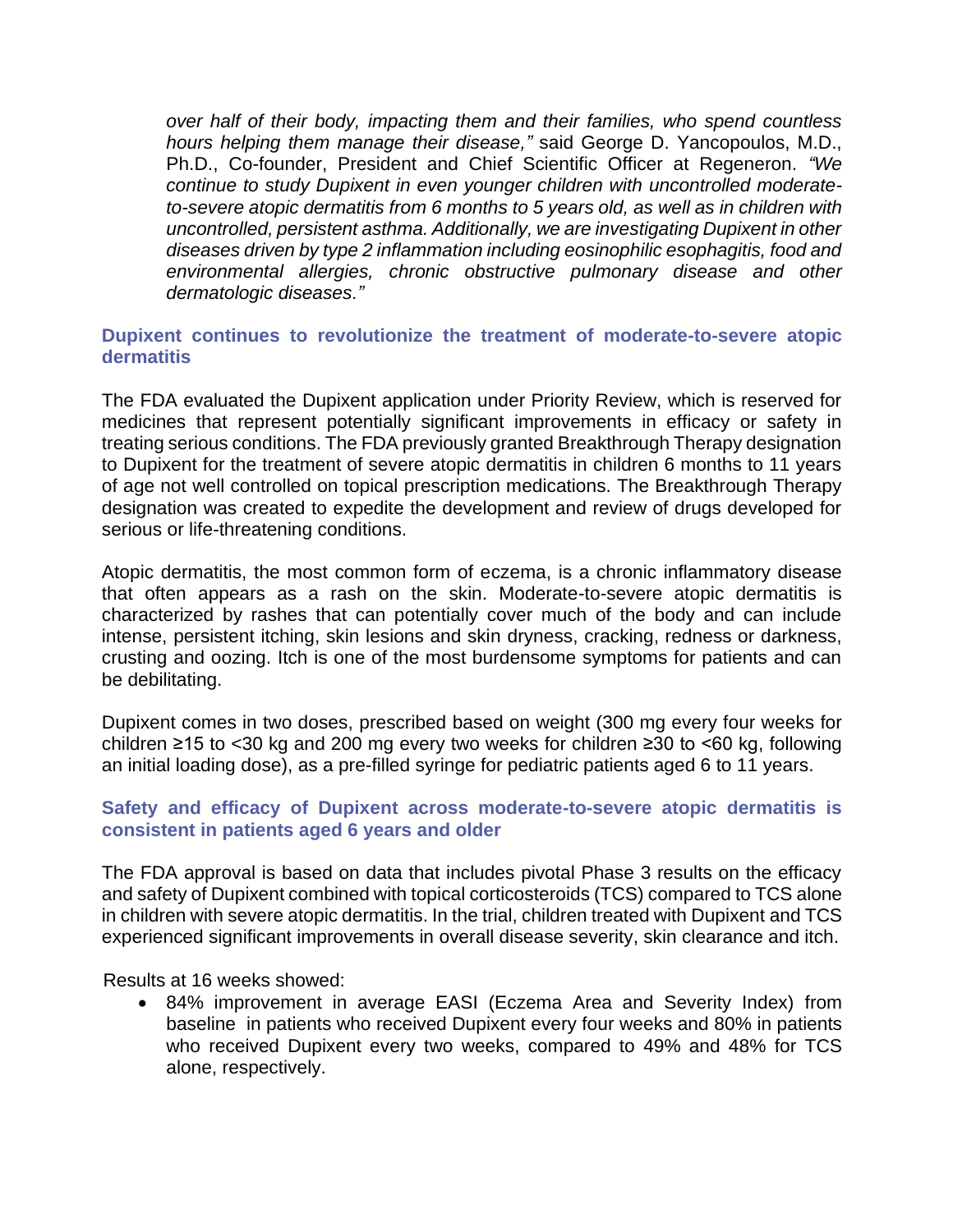- 75% of patients who received Dupixent every four weeks and 75% of patients who received Dupixent every two weeks achieved EASI-75 (Eczema Area and Severity Index-75), compared to 28% and 26% for TCS alone, respectively.
- 54% of patients who received Dupixent every four weeks and 61% of patients who received Dupixent every two weeks experienced at least a 4-point reduction in itch intensity on a 0 to 10-point scale (weekly average of daily Peak Pruritus Numerical Rating Scale), compared to 12% and 13% for TCS alone, respectively.
- 30% of patients who received Dupixent every four weeks and 39% of patients who received Dupixent every two weeks achieved clear or almost clear skin (Investigator's Global Assessment or IGA), compared to 13% and 10% for TCS alone, respectively.

The safety profile of Dupixent with TCS was similar to what was observed in adults and adolescents with atopic dermatitis, and consistent through 52 weeks. Safety data over the 16 week treatment period showed:

- Overall rates of adverse events (AEs) were 65% for Dupixent every four weeks, 61% for Dupixent every two weeks and 72% and 75% for TCS alone, respectively.
- AEs that were more commonly observed with Dupixent included upper respiratory tract infections (15% for Dupixent every four weeks, 9% for Dupixent every two weeks, and 8% and 12% for TCS alone, respectively), injection site reactions (10% for Dupixent every four weeks, 14% for Dupixent every two weeks, and 7% and 5% for TCS alone, respectively), nasopharyngitis (10% for Dupixent every four weeks, 3% for Dupixent every two weeks, and 3% and 10% for TCS alone, respectively), conjunctivitis (7% for Dupixent every four weeks, 9% for Dupixent every two weeks, and 3% and 5% for TCS alone), vomiting (5% for Dupixent every four weeks, 7% for Dupixent every two weeks, and 7% and 7% for TCS alone, respectively) and fever (5% for Dupixent every four weeks, 2% for Dupixent every two weeks, and 7% and 0% for TCS alone, respectively).

Additional prespecified AEs across all weight groups and doses included skin infections (6% for Dupixent every four weeks, 8% for Dupixent every two weeks, and 13% for TCS alone), which is noteworthy because patients with atopic dermatitis have an increased risk of skin infections. In adult atopic dermatitis trials, the incidence of serious skin infections was 57% less with Dupixent compared to the control groups. In addition, in the pediatric trial (6-11 years of age), herpes viral infections occurred in 0% of Dupixent patients every four weeks, 2% of Dupixent patients every two weeks, and 5% for patients on TCS alone.

Dupixent has been studied in more than 8,000 patients ages 6 years and older across more than 40 clinical trials.

## **Dupixent is currently approved in the U.S. and other countries to treat several diseases driven by type 2 inflammation**

Dupixent is an injection under the skin (subcutaneous injection) at different injection sites. In the pediatric (6-11 years of age) population Dupixent is given either every two weeks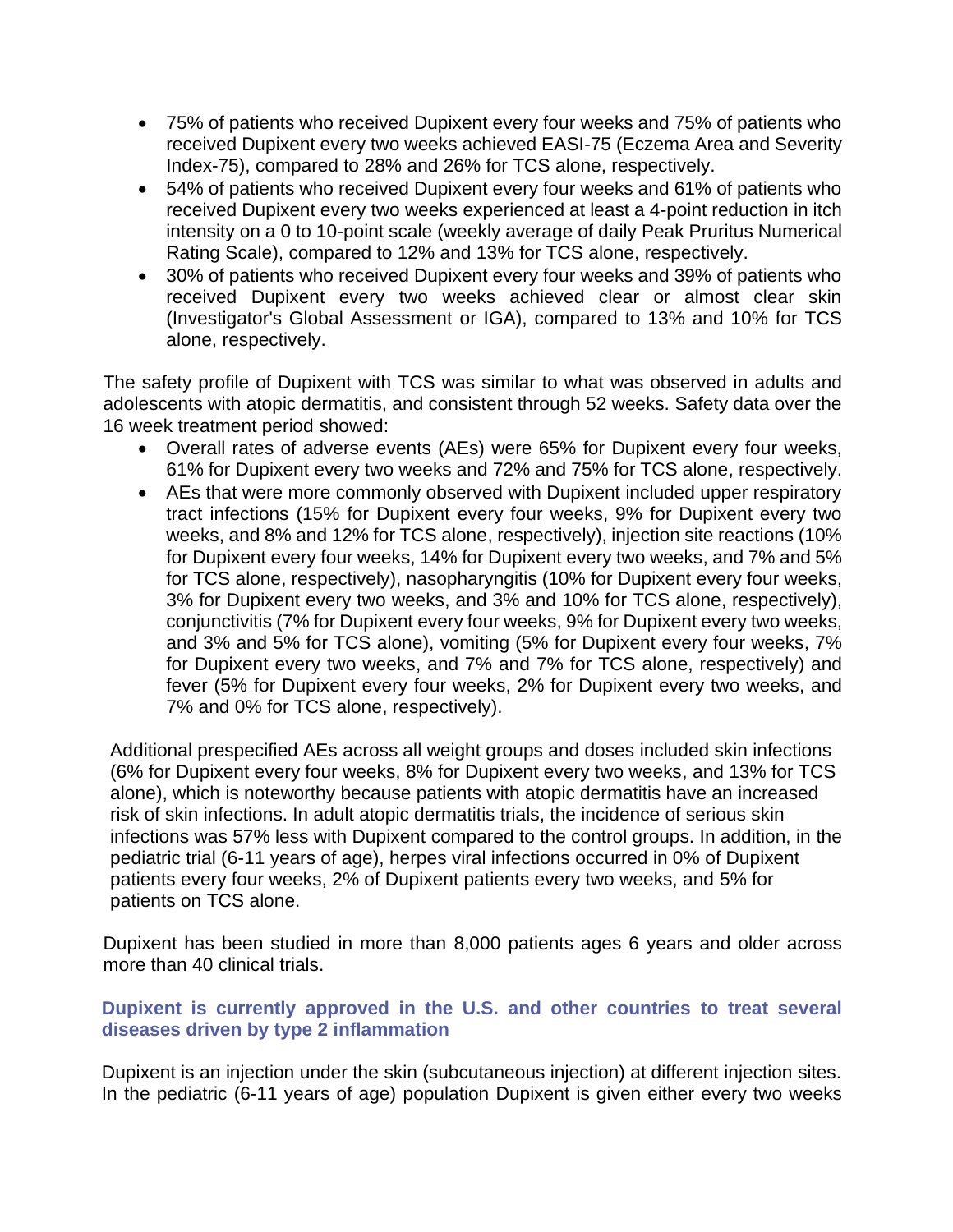(200 mg) or four weeks (300 mg), based on weight, following an initial loading dose. Dupixent is intended for use under the guidance of a healthcare professional and can be given in a clinic or at home by self-administration after training by a healthcare professional. In children younger than 12 years of age, Dupixent should be administered by a caregiver.

Dupixent is also approved in the U.S. to treat patients aged 12 years and older with moderate-to-severe atopic dermatitis that is not well controlled with prescription therapies used on the skin (topical), or who cannot use topical therapies; for use with other asthma medicines for the maintenance treatment of moderate-to-severe eosinophilic or oral steroid dependent asthma in patients aged 12 years and older whose asthma is not controlled with their current asthma medicines; and for use with other medicines for the maintenance treatment of CRSwNP in adults whose disease is not controlled. In adolescents 12 years of age or older, it is recommended that Dupixent be administered by or under the supervision of an adult.

Regeneron and Sanofi are committed to helping patients in the U.S. who are prescribed Dupixent gain access to the medicine and receive the support they may need with the DUPIXENT MyWay® program. For more information, please call 1-844-DUPIXENT (1-844- 387-4936) or visit www.DUPIXENT.com.

Outside of the U.S., Dupixent is approved for specific patients with moderate-to-severe atopic dermatitis and certain patients with asthma in a number of other countries around the world, including the EU and Japan. Dupixent is also approved in the EU and Japan to treat certain adults with severe CRSwNP.

## **Dupilumab development program**

In addition to the currently approved indications, Sanofi and Regeneron are also studying dupilumab in a broad range of clinical development programs for diseases driven by allergic and other type 2 inflammation, including pediatric asthma (6 to 11 years of age, Phase 3), pediatric atopic dermatitis (6 months to 5 years of age, Phase 2/3), eosinophilic esophagitis (Phase 3), chronic obstructive pulmonary disease (Phase 3), bullous pemphigoid (Phase 3), prurigo nodularis (Phase 3), chronic spontaneous urticaria (Phase 3), and food and environmental allergies (Phase 2). These potential uses are investigational, and the safety and efficacy have not been evaluated by any regulatory authority. Dupilumab is being jointly developed by Sanofi and Regeneron under a global collaboration agreement.

#### **About Regeneron**

Regeneron (NASDAQ: REGN) is a leading biotechnology company that invents life-transforming medicines for people with serious diseases. Founded and led for over 30 years by physician-scientists, our unique ability to repeatedly and consistently translate science into medicine has led to seven FDA-approved treatments and numerous product candidates in development, all of which were homegrown in our laboratories. Our medicines and pipeline are designed to help patients with eye diseases, allergic and inflammatory diseases, cancer, cardiovascular and metabolic diseases, pain, infectious diseases and rare diseases.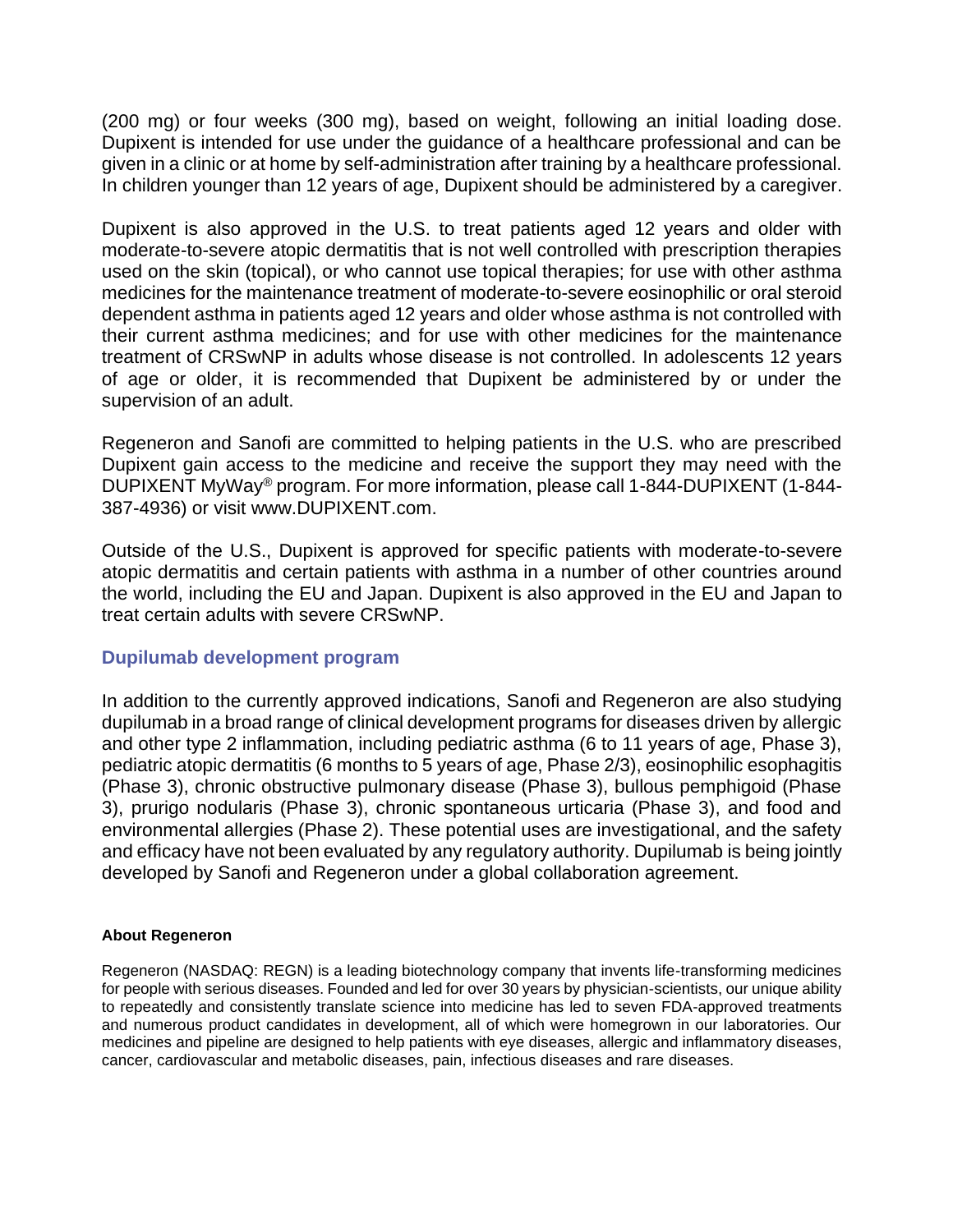Regeneron is accelerating and improving the traditional drug development process through our proprietary VelociSuite® technologies, such as VelocImmune®, which uses unique genetically-humanized mice to produce optimized fully-human antibodies and bispecific antibodies, and through ambitious research initiatives such as the Regeneron Genetics Center, which is conducting one of the largest genetics sequencing efforts in the world.

For additional information about the company, please visit www.regeneron.com or follow @Regeneron on **Twitter** 

#### **About Sanofi**

Sanofi is dedicated to supporting people through their health challenges. We are a global biopharmaceutical company focused on human health. We prevent illness with vaccines, provide innovative treatments to fight pain and ease suffering. We stand by the few who suffer from rare diseases and the millions with long-term chronic conditions.

With more than 100,000 people in 100 countries, Sanofi is transforming scientific innovation into healthcare solutions around the globe.

Sanofi, Empowering Life

**Sanofi Media Relations Contact** Nicolas Kressmann Tel.: +1 (732) 532-5318 Nicolas.Kressmann@sanofi.com

**Sanofi Investor Relations Contact** Felix Lauscher Tel.: +33 (0)1 53 77 45 45 [ir@sanofi.com](mailto:ir@sanofi.com)

**Regeneron Media Relations Contact** Hannah Kwagh Tel: +1 (914) 847-6314 [Hannah.Kwagh@regeneron.com](mailto:Hannah.Kwagh@regeneron.com)

*Sanofi Forward-Looking Statements*

**Regeneron Investor Relations Contact** Justin Holko Tel: +1 (914) 847-7786 [Justin.Holko@regeneron.com](mailto:Justin.Holko@regeneron.com)

*This press release contains forward-looking statements as defined in the Private Securities Litigation Reform Act of 1995, as amended. Forward-looking statements are statements that are not historical facts. These statements include projections and estimates regarding the marketing and other potential of the product, or regarding potential future revenues from the product. Forward-looking statements are generally identified by the words "expects", "anticipates", "believes", "intends", "estimates", "plans" and similar expressions. Although Sanofi's management believes that the expectations reflected in such forward-looking statements are reasonable, investors are cautioned that forward-looking information and statements are subject to various risks and uncertainties, many of which are difficult to predict and generally beyond the control of Sanofi, that could cause actual results and developments to differ materially from those expressed in, or implied or projected by, the forward-looking information and statements. These risks and uncertainties include among other things, unexpected regulatory actions or delays, or government regulation generally, that could affect the availability or commercial potential of the product, the fact that product may not be commercially successful, the uncertainties inherent in research and development, including future clinical data and analysis of existing clinical data relating to the product, including post marketing, unexpected safety, quality or manufacturing issues, competition in general, risks associated with intellectual property and any related future litigation and the ultimate outcome of such litigation, and volatile economic and market conditions, and the impact that COVID-19 will have on us, our customers, suppliers, vendors, and other business partners, and the financial condition of any one of them, as well as on our employees and on the global economy as a whole. Any material effect of COVID-19 on any of the foregoing could also adversely impact us. This situation is changing rapidly and additional impacts may arise of which we are not currently aware and may exacerbate other previously identified risks. The risks and uncertainties also include the uncertainties discussed or identified in the public filings with the SEC and the AMF made by Sanofi, including those listed under "Risk Factors" and "Cautionary Statement Regarding Forward-Looking Statements" in Sanofi's annual report on Form 20-F for the year ended December 31, 2019. Other than as required by applicable law, Sanofi does not undertake any obligation to update or revise any forward-looking information or statements.*